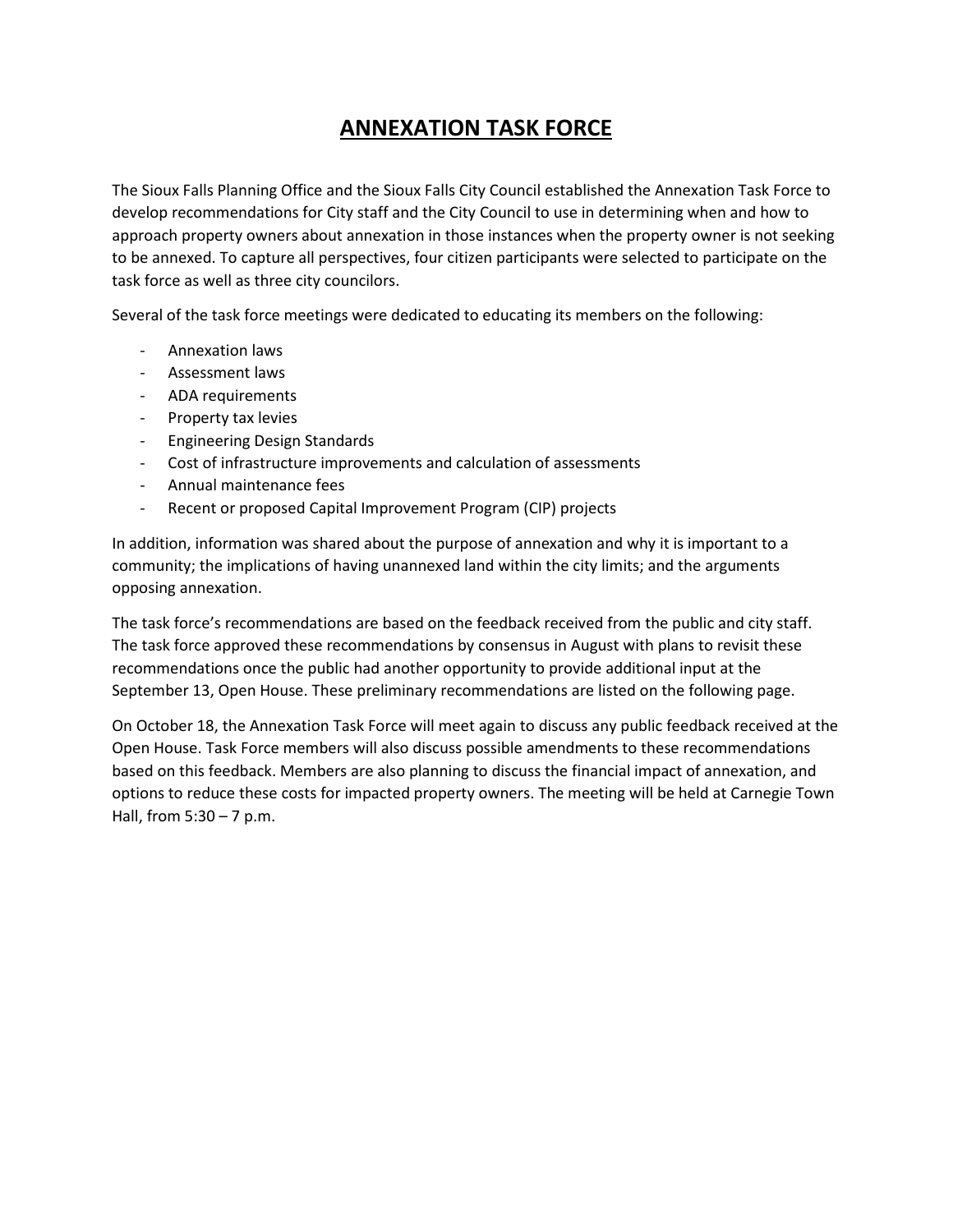# **ANNEXATION TASK FORCE**

# Policy recommendations for city-initiated annexations

**Issue**: Pockets of unannexed land are being created through the voluntary annexation process.

## **Recommendation:**

- 1. The City will make it a practice to reach out to the owner(s) of the unannexed property adjacent to land requesting to be annexed, prior to the annexation, to inquire whether they would consider annexation.
- 2. Any annexation petition should have notification letters sent to non-annexed adjacent property owners to provide additional notice of city development and potential future annexation.

**Issue**: It is difficult for staff to know when to approach a property owner about annexation.

## **Recommendation:**

When the following occurs, annexation discussion should begin.

- 1. The unannexed property is 100 percent surrounded by city limits and land that is fully developed, AND one or more of the following:
- 2. The unannexed property is currently adjacent to an improved city street and connected to city water or sewer services, OR
- 3. The unannexed property will be impacted by a capital improvement project such as a street improvement or utility extensions, OR
- 4. The unannexed property has a public health or safety issue that can be corrected with city utility connections or street improvements.

**Issue:** The financial impact of annexation on the property owner(s) is too great.

#### **Recommendation:**

Revise the standards for rural neighborhoods and individual property owners to reduce the level of infrastructure requirements and costs. Proposed requirements for annexed rural neighborhoods and individual property owners will be:

Water Service Requirement:

- Minimum 8" main line. To provide adequate fire protection, water mains will be installed within 5 years of the date of annexation.
- **Fire hydrants.**
- After service is available **and** notice is received from the City, connection to the city water service must be made within 2 years or through an agreement (§50.024).

Sanitary Sewer System Requirements:

 A private wastewater disposal system is an option but it must comply with applicable laws in place at the time of installation.